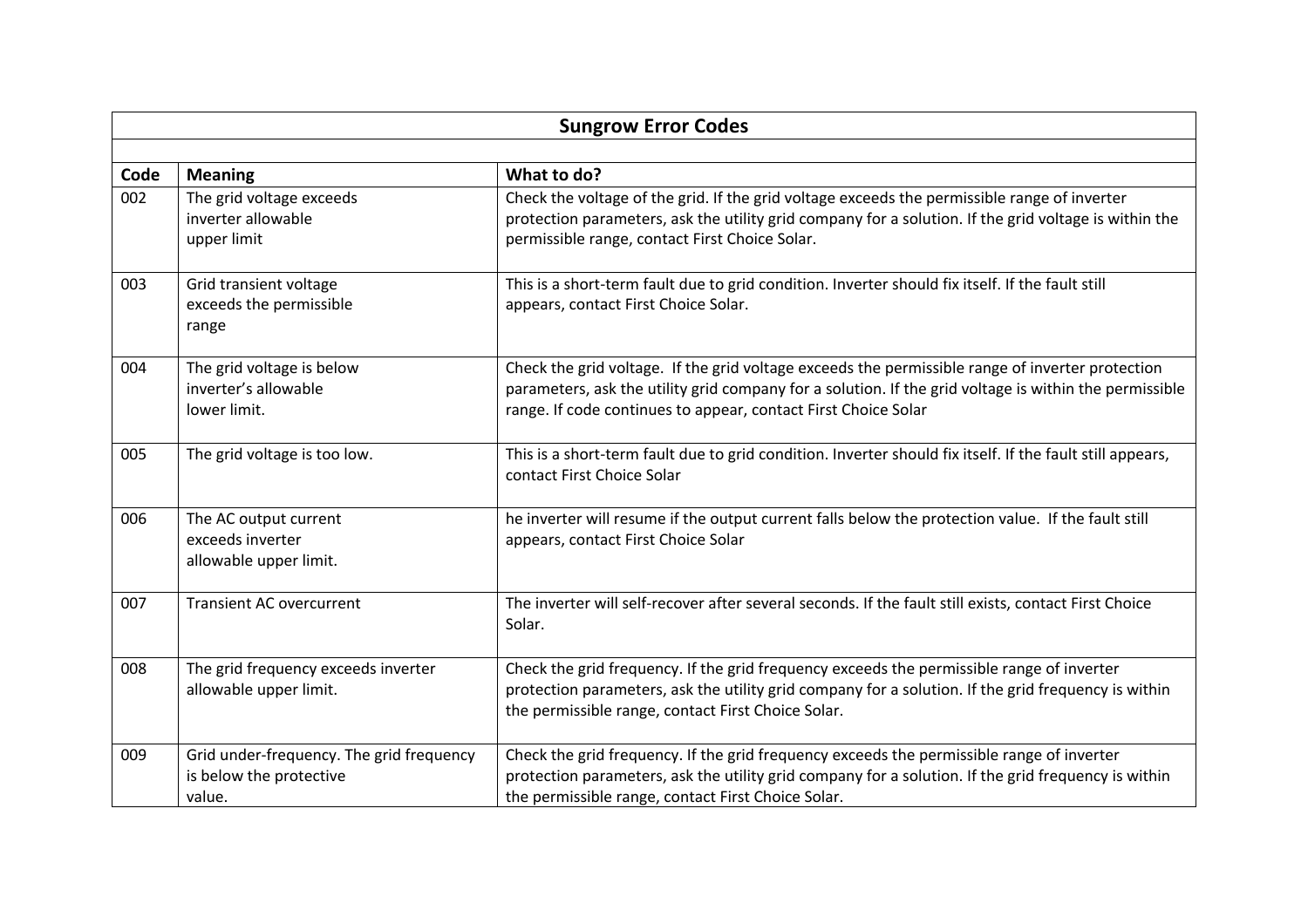| 010 | Islanding                                                                                 | Check whether AC circuit breaker is triggered, the cables are firmly connected. Check whether the<br>grid is not in service. If all conditions are OK and this fault still occurs in the LCD screen, contact<br>First Choice Solar.                                 |
|-----|-------------------------------------------------------------------------------------------|---------------------------------------------------------------------------------------------------------------------------------------------------------------------------------------------------------------------------------------------------------------------|
| 011 | The DC component of AC current exceeds<br>the inverter limit.                             | Inverter should fix itself but if the fault still appears, contact First Choice Solar.                                                                                                                                                                              |
| 012 | A failure current is detected                                                             | Check the PV strings for ground fault. If the fault still appears, contact First Choice Solar.                                                                                                                                                                      |
| 014 | The average grid voltage exceeds the<br>permissible range for over 10 minutes.            | Wait a moment for inverter recovery. Check the voltage of the grid. If the grid voltage exceeds the<br>permissible range of inverter protection parameters, ask the utility grid company for a solution. If<br>the fault still appears, contact First Choice Solar. |
| 015 | The grid voltage exceeds the permissible<br>range                                         | Check the model of the AC cables. The inverter should fix itself. Wait a moment for inverter<br>recovery. If the grid voltage exceeds the permissible range of inverter protection<br>parameters, contact First Choice Solar.                                       |
| 016 | The bus voltage or power is high.                                                         | Inverter should fix itself. If the fault still appears, contact First Choice Solar.                                                                                                                                                                                 |
| 019 | Bus transient over-voltage.<br>The transient bus voltage exceeds the<br>protective value. | Inverter should fix itself. If the fault still appears, contact First Choice Solar.                                                                                                                                                                                 |
| 020 | Bus over-voltage.<br>The bus voltage exceeds the protective<br>value.                     | Inverter should fix itself. If the fault still appears, contact First Choice Solar.                                                                                                                                                                                 |
| 021 | PV1 input overcurrent is detected                                                         | Check the layout and the wiring of PV1 input.                                                                                                                                                                                                                       |
| 022 | PV2 input overcurrent is detected                                                         | Check the layout and the wiring of PV2 input.                                                                                                                                                                                                                       |
| 036 | The temperature of radiator is too high                                                   | Check whether the placement of the inverter is correct. Check whether the inverter operating<br>ambient temperature is more than the range. Check whether the AC output power exceeds the<br>nominal power. If the fault still appears, contact First Choice Solar. |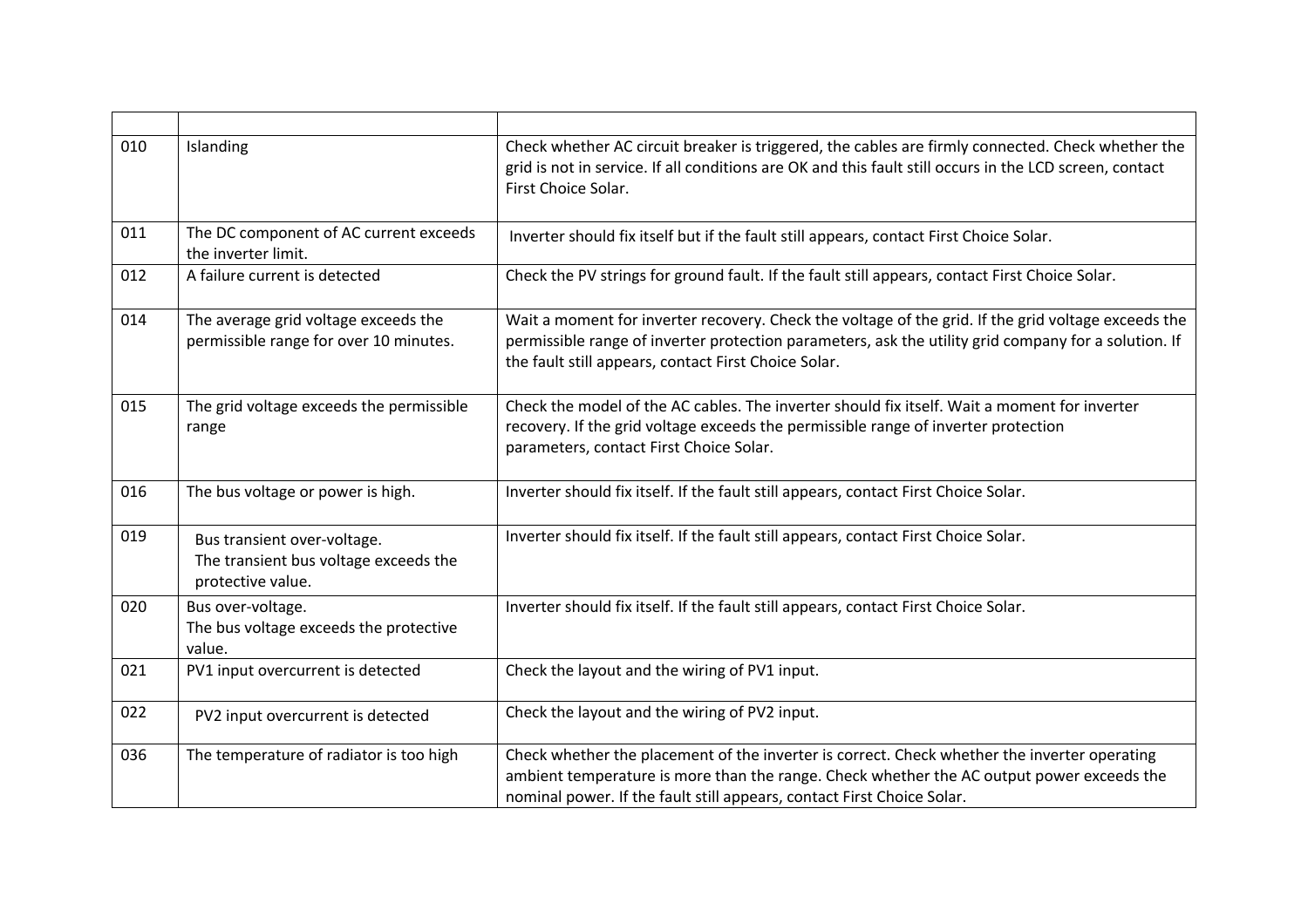| 037 | The internal temperature of inverter is<br>too high                                                                                             | Check whether the placement of the inverter is correct. Check whether the inverter operating<br>ambient temperature is more than the range. Check whether the AC output power exceeds the<br>nominal power. If the fault still appears, contact First Choice Solar. |
|-----|-------------------------------------------------------------------------------------------------------------------------------------------------|---------------------------------------------------------------------------------------------------------------------------------------------------------------------------------------------------------------------------------------------------------------------|
| 038 | Relay fault is detected                                                                                                                         | Inverter should fix itself. If the fault still appears, contact First Choice Solar.                                                                                                                                                                                 |
| 039 | The insulation resistance is low. (ISO-flt)                                                                                                     | Check whether the positive and negative of PV panels is short-circuited with ground lead. Inverter<br>should fix itself. If the fault still appears, contact First Choice Solar.                                                                                    |
| 041 | Leakage current self-test abnormality                                                                                                           | Inverter should fix itself. If the fault still appears, contact First Choice Solar.                                                                                                                                                                                 |
| 047 | The PV configuration mode set in the<br>phone application interface is not in<br>accordance with the configuration in the<br>connection cabinet | Disconnect the inverter. Re-select PV configuration mode and re-connect PV strings.                                                                                                                                                                                 |
| 048 | Sampling channel failure                                                                                                                        | Inverter should fix itself. If the fault still appears, contact First Choice Solar.                                                                                                                                                                                 |
| 053 | Auxiliary DSP detects grid voltage exceeds<br>set protection value                                                                              | Check the grid voltage. If the grid voltage exceeds the permissible range of inverter protection<br>parameters, ask the utility grid company for a solution. If the fault still appears, contact First<br>Choice Solar.                                             |
| 054 | Auxiliary DSP detects grid frequency<br>exceeds set protection value                                                                            | Check the grid voltage. If the grid voltage exceeds the permissible range of inverter protection<br>parameters, ask the utility grid company for a solution. If the fault still appears, contact First<br>Choice Solar.                                             |
| 056 | Auxiliary DSP detects grid leakage current<br>exceeds set protection range                                                                      | Check whether there is a grounded fault of the PV string. If the fault still appears, contact First<br>Choice Solar.                                                                                                                                                |
| 057 | Auxiliary DSP AC current sampling channel<br>anomaly                                                                                            | Inverter should fix itself. If the fault still appears, contact First Choice Solar.                                                                                                                                                                                 |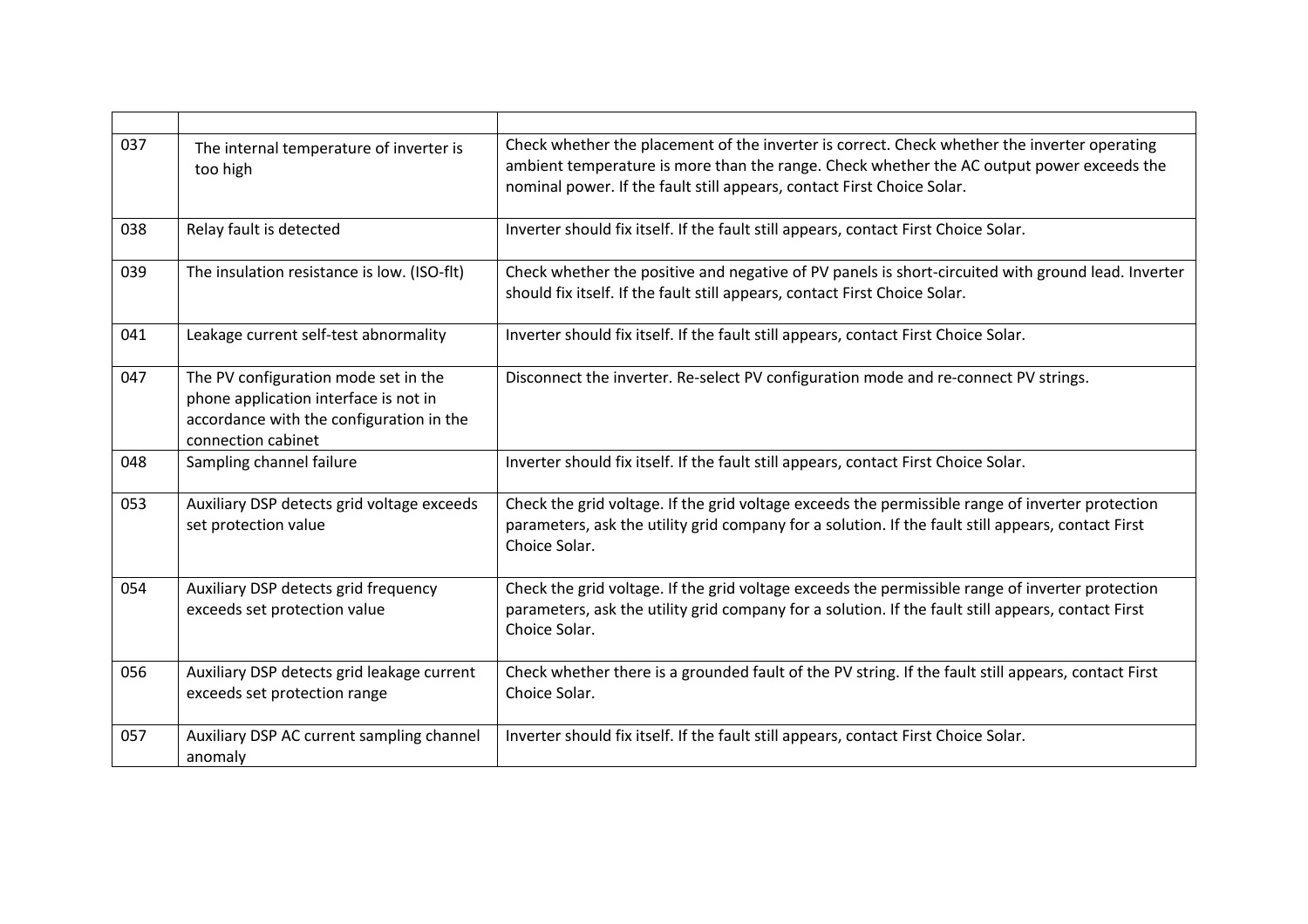| 058 | Auxiliary DSP detects AC current DC<br>injection exceeds inverter set protection<br>range | Inverter should fix itself. If the fault still appears, contact First Choice Solar.                                                                                                                                                              |
|-----|-------------------------------------------------------------------------------------------|--------------------------------------------------------------------------------------------------------------------------------------------------------------------------------------------------------------------------------------------------|
| 059 | Main and auxiliary DSP communication<br>anomaly                                           | Inverter should fix itself. If the fault still appears, contact First Choice Solar.                                                                                                                                                              |
| 060 | Main and auxiliary DSP sampling difference                                                | Inverter should fix itself. If the fault still appears, contact First Choice Solar.                                                                                                                                                              |
| 070 | Fans are defective                                                                        | Stop the inverter and disconnect the AC and DC cables. Check whether the fan duct has been<br>blocked. If not, replace fans.                                                                                                                     |
| 087 | Arc self-detection anomaly warn                                                           | Wait a while. contact First Choice Solar.                                                                                                                                                                                                        |
| 088 | Arc anomaly fault                                                                         | Stop the inverter and disconnect the AC and DC cables. Check cable connection for aging and<br>looseness. Re-power on and remove the arc warn manually. contact First Choice Solar.                                                              |
| 089 | Arc detection OFF warn                                                                    | Remove the warn by enable arc detection function or keep the warn by closing arc detection<br>function.                                                                                                                                          |
| 100 | The AC output current<br>exceeds inverter<br>protection limit.                            | The inverter will resume if the output current falls below the protection value. If the fault still<br>appears, contact First Choice Solar.                                                                                                      |
| 101 | The grid frequency exceeds inverter<br>allowable upper limit.                             | Check the grid frequency. If the grid frequency exceeds the permissible range of inverter<br>protection parameters, ask utility grid company for solution. If the grid frequency is within the<br>permissible range, contact First Choice Solar. |
| 102 | The grid frequency is below the inverter<br>allowable lower limit.                        | Check the grid frequency. If the grid frequency exceeds the permissible range of inverter<br>protection parameters, ask utility grid company for solution. If the grid frequency is within the<br>permissible range, contact First Choice Solar. |
| 106 | The inverter is not grounded                                                              | Check whether there is a reliable inverter grounding line, if there is access to the ground, and the<br>fault still exists, contact First Choice Solar.                                                                                          |